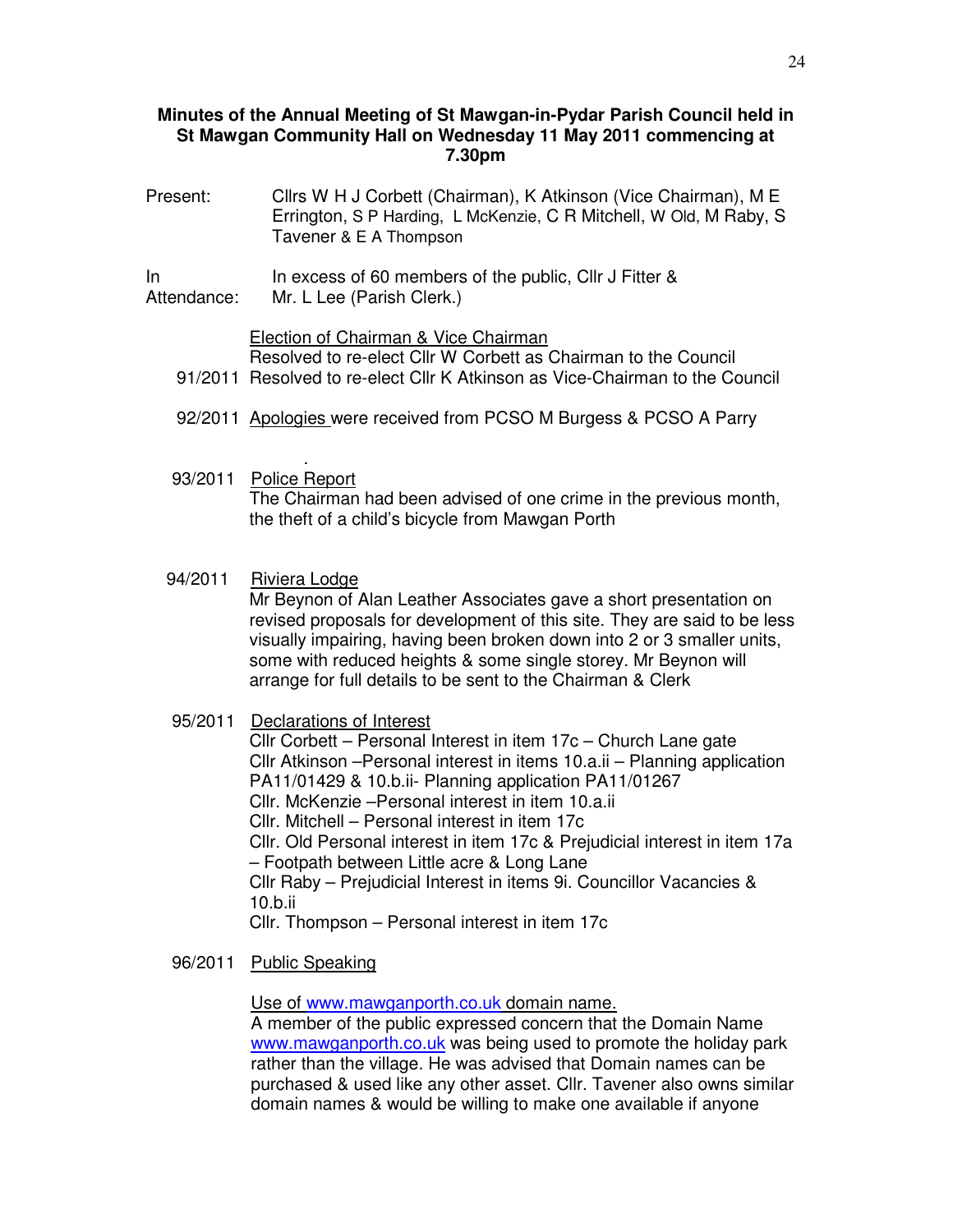wished to use it to promote Mawgan Porth. The PC does, of course have its own website www.stmawganparishcouncil.org.uk

### St James's Well

Mrs Vickery expressed concern at the loss of the pond and inquired as to a completion date for the works. Mrs Young-Jamieson also expressed a general concern at the appearance of the area. The chairman suggested he liaise with Mrs Young-Jamieson to ensure she was content with the works.

### Denzell Downs Wind farm application

Cllr Fitter recommended that the PC defer its response to CC regarding the Denzell Downs Wind farm application until it had the opportunity to view new reports that have only just been provided. Several members of the public spoke against the application, with particular objections to noise levels (particularly AM noise), visual impact on the area, safety issues regarding the strobe effect on traffic, the fact that the site is within 7km of another windfarm & the adverse effect on tourism. There was also strong feeling that the public consultations were inadequate & that the applicants had not acknowledged the strong negative feeling of the public.

# Church Lane

The item that attracted the vast majority of the public to the meeting was the gate that has recently been erected across Church Lane. Mrs Cawley, representing these parishioners, presented a petition expressing dismay at the apparent attempt to shut off an ancient right of way together with various documents obtained from the Land Registry. Ms Johnson provided copies of a Parish Council minute from 1907 referring to the lane as a right of way. Mrs Martin stated that the lane had always been a right of way in her lifetime. Ms Head stated that she had been advised by Cornwall Council that streetlights can only be erected on a public right of way. A reference was also made to case law providing justification for the PC to apply to Cornwall Council for a Modification Order to the Definitive Rights of Way Map.

Mr Gardner, the new owner of the lane, stated that he did not wish to close the lane to pedestrians, and would be prepared to discuss its use by riders. However, he objected to use of the lane as a rat-run by motor vehicles. The clear sentiment of the majority of those present was that a right of way along the lane was long-established and that the PC should take all necessary steps to preserve it.

The Chairman brought public participation to a close & it was **resolved** to deal with item 17c 'The gate' immediately after a short break. See minute 106/2011. Only 13 members of the public remained after this item.

### 97/2011 Minutes of Meeting 13 April 2011

**Resolved** to accept the Minutes of the meeting held on 13 April 2011 at 7.00pm as a true record of the meeting and they were signed by the Chairman.

### 98/2011 Clerk's Report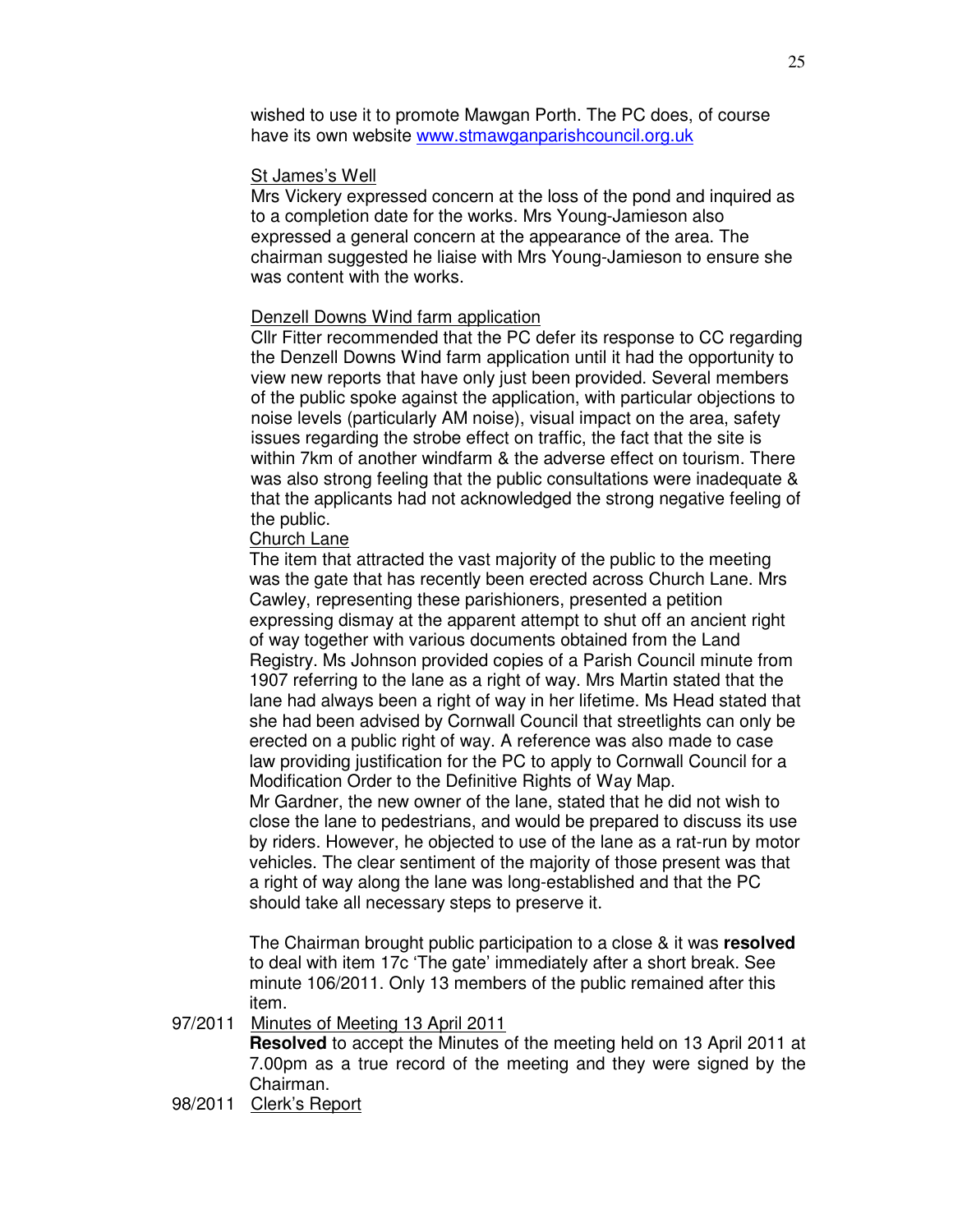The Clerk's report had been circulated prior to the meeting. Cllr. Thompson asked for an update on the unlawful caravan & horsebox at Mawgan Porth. The Clerk advised of recent correspondence with the enforcement officer & will chase CC for action & to a response to questions on procedure. Cllr Thompson also asked when the work at the 'St Eval' junction would be carried out, as there had been several more complaints. Cllr. Fitter will ask if Highways can make it a priority.

### 99/2011 Planning

- a. New Applications to discuss & decide on response to Cornwall **Council** 
	- i. PA11/02764 Lanvale House, St Mawgan. Conversion of builder's office & store into summer house & garden store. (Extension of time for application C2/05/01012). Mr G Talling **Resolved** not to object subject to the original planning conditions continuing.
	- ii. PA11/01429 Higher Denzell Farm Road From Junction South East Of Trevilledor To Junction North Of Whitewater Farm St Mawgan Newquay Cornwall TR8 4HG. Five wind turbine generators with a maximum tip-height of 100 metres above existing ground level, access tracks, improved access off the public highway, underground electrical cables, crane hardstandings, electrical switchgear building and ancillary equipment. - Mr Simon Pipkin REG Windpower

Objections from Mrs Charlesworth, Mr and Mrs Lockett and Ms Barry were read out by the chairman who also referred to Development Plan policies in relation to new wind farms. Cllr Tavener spoke at length against the application and members of the Planning Working Group also expressed concerns. It was resolved to object to the application on the grounds, inter alia, that: the proposed turbines, by virtue of their size, would have an unacceptable impact upon the Watergate/Lanherne AGLV and the coastal AONB; the development of a new wind farm at this location was contrary to Policy 7 of the Cornwall Structure Plan 2004 and the 7 km separation distance from existing wind farms advised by GOSW; approval of the present scheme would establish the acceptability of the larger 100 metre turbines in the general area and would be likely to lead to an 'upgrading' scheme at the existing wind farm which would be difficult to resist and which would compound the adverse visual impact of the two wind farms; the development would lead to further blight to the living conditions of local residents through noise and flicker which might also constitute a danger to road safety. Cornwall Council would be advised immediately of the PC's decision and a further short extension of time requested to provide detailed objections.

All but 2 members of the public left after this item.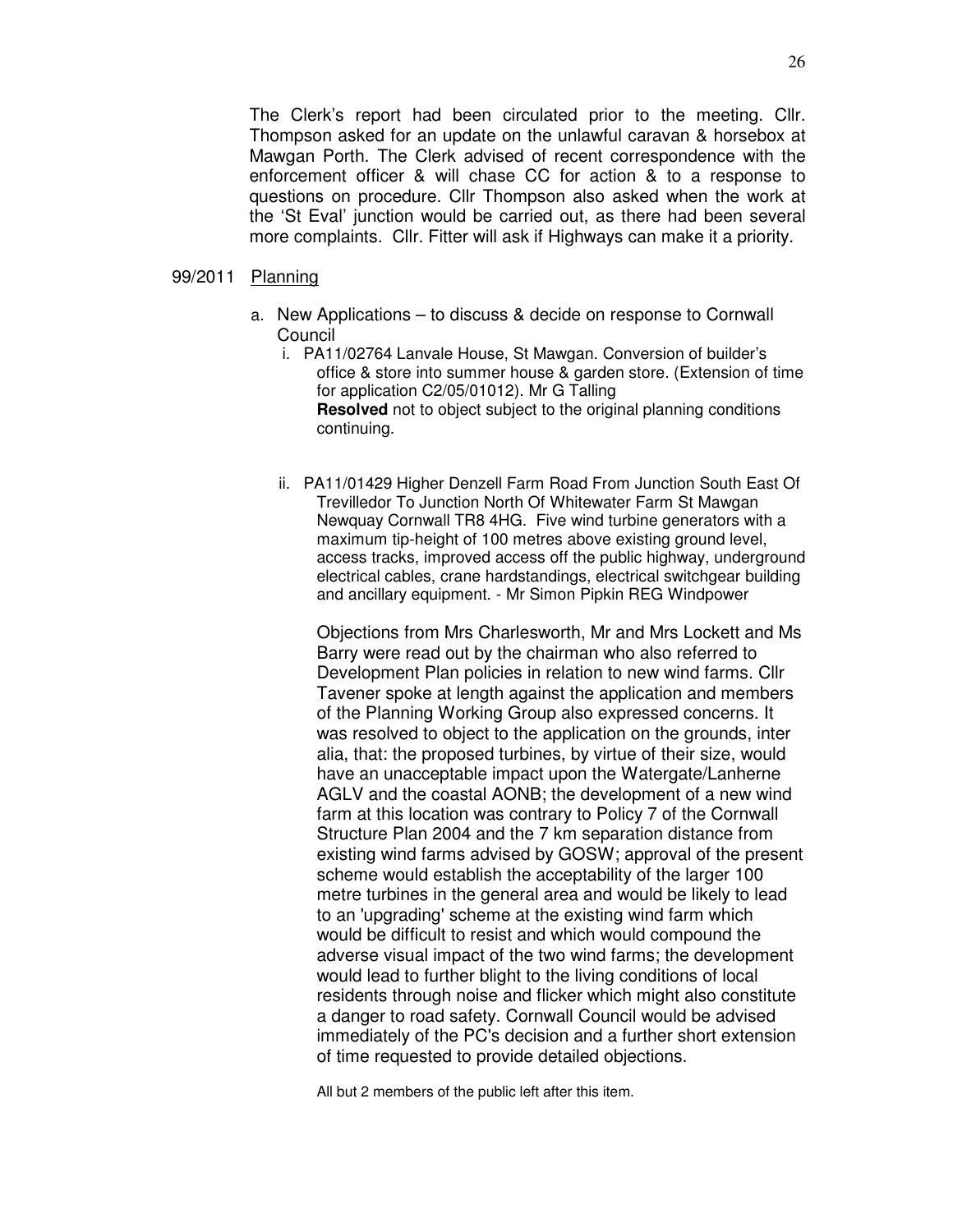- iii. PA11/02968 St Mawgan Methodist Chapel Penpont St Mawgan Newquay Cornwall TR8 4ET St Mawgan Methodist Church Construction of an extension to replace existing porch, comprising entrance hall and disabled persons' toilet. Resolved not to object.
- b. Advices and decisions from Cornwall Council
	- i. PA11/00498 Cornwall Council Property Services, Newquay Airport Trebarber, St Mawgan. Proposed 4.99 MW Solar Farm, 'Kernow Solar Park'. Confirmation that planning permission was granted on 18 April
	- ii. Cllr. Raby left the meeting before this item. PA11/01267 Saffron Close Trevenna Cross St Mawgan. Mr & Mrs M Raby. Proposed increase height of existing farm barn. No increases in footprint. Change of roof design amended from approved to mineral slate pitched. Further to the April meeting, the planning officer had advised of his intention to refer the application to the County Land Agent in regard to its agricultural justification. However, he had subsequently received additional advice from the applicants with suggested amendments to the scheme. In view of the size of the proposed building, and the fact that the applicants are primarily building contractors rather than farmers, it was felt that the application should still be referred to the County Land Agent. This was particularly the case where the application involved the family of one of the PC's members and a transparent approach was desirable. Cllr. Raby returned to the meeting.
- c. To discuss enforcement issues No new issues of concern
- d. Affordable Housing Identification of suitable sites.

It was Resolved to put appropriate notices in the Parish Magazine. The Planning Working Group will draw up the notices.

## 100/2011 Vacancies in Council

Cllr. Raby left the meeting before this item & returned afterwards. A notice is currently on display for the vacancy created as a result of Cllr. Barry's resignation. The PC currently has three expressions of interest from, Mr Alan Bettles, Mrs Gwen Jennings & Mr Maurice Raby. The PC went into closed session to discuss this item. It was **Resolved** to co-opt Mr Alan Bettles to the Council in respect of the vacancy created by the resignation of Cllr. McLuskie. The Clerk will provide him with a Declaration form to complete in order that he may take his place on the council.

At this stage the PC decided only to determine urgent items due to the lateness of the hour.

### 101/2011 Appointment of Councillors to Working Groups & Internal Control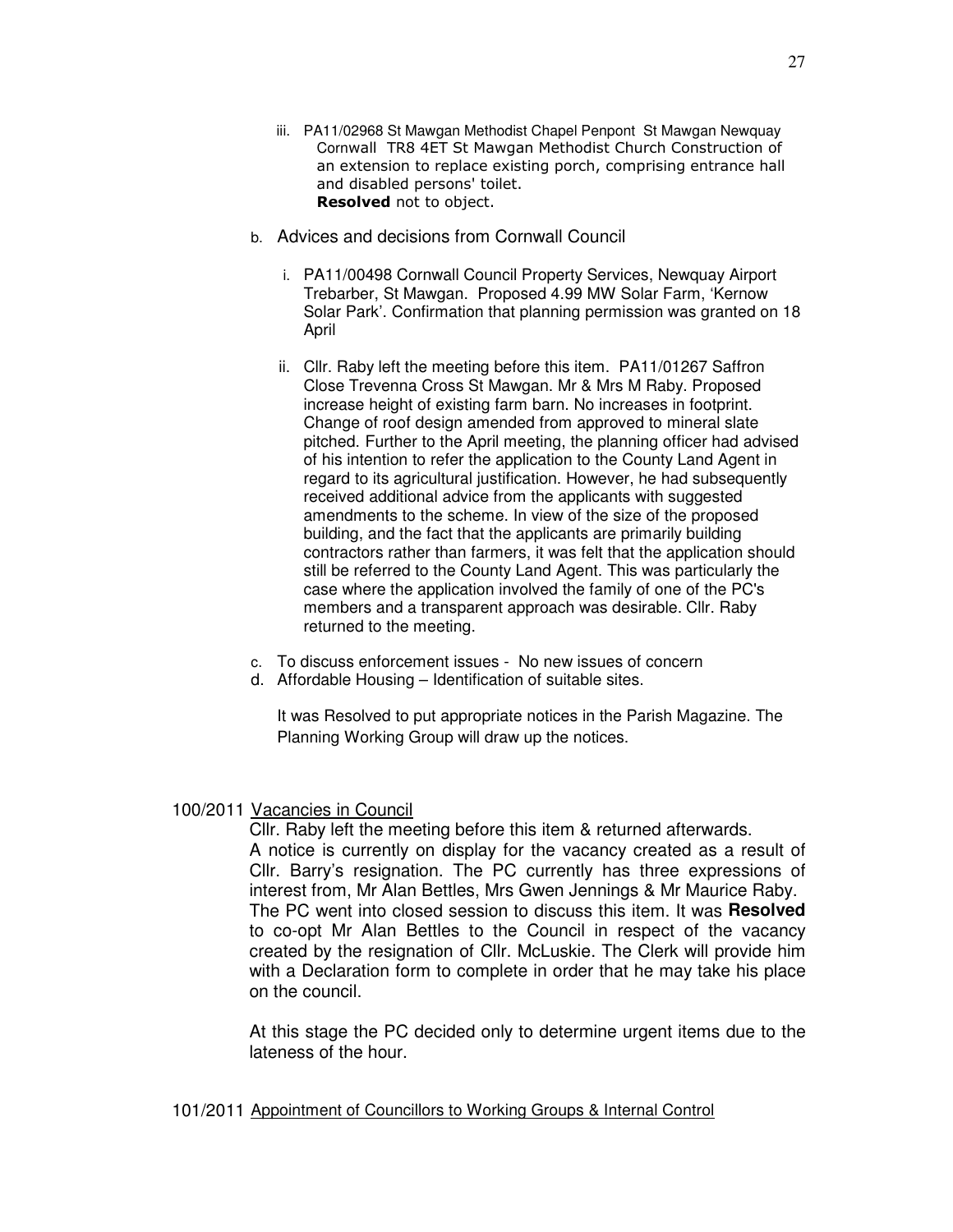**Resolved** that Cllr. Harding would carry out regular Playground inspections. Other posts deferred until the June meeting.

#### 102/2011 Appointment of Representatives to Organisations

Deferred until June meeting

#### 103/2011 Year End Accounts 2010/11

NOTED the Internal Auditor's Report and that no issues had been found.

Resolved to approve The Statement of Accounts & Asset Register having been previously circulated and signed by the Chair and the Clerk.

RESOLVED to approve the Governance Statement contained in the Annual Return 2010/11. Parts 1 & 2 of the Annual Return were signed by the Chair and the Clerk.

 Agreed that the cover offered by Zurich Insurance Plc was sufficient and at a great discount compared to the PC's existing Insurer . RESOLVED to contract the new policy for a 5 year period.

 RESOLVED to continue to maintain the bank accounts as they stand with the Lloyds Banking Group

## 104/2011 The Newquay & St Columb Community Network Forum

A report had been received & emailed to councillors earlier in the evening. Cllr Thompson advised that Phil Browning (CC Senior Environmental Crime Enforcement Officer tel. no. 01726 223519) spoke about Dog fouling/dog control orders & fixed penalties for owners of dogs. He is pleased to talk to Parish Councils about a day's training that can be given to Parish Council employees to help with this. Advice on 'Tidy Villages' can also be given. Cllr. Errington has requested that he no longer represent the PC on this forum due to a conflict with his working time.

#### 105/2011 Amenity Area Working Group Report

- a. Burial fee review Deferred until June
- b. St James' Well See public participation
- c. Convent trees Deferred until June
- d. Unsafe trees in Playing Field Resolved that Cllr Old would contact the appropriate utility company to address this issue as there are Wires within the immediate area.
- e. Updating of the TPO list for the parish deferred until June
- f. Bench opposite Hawkey's shop Addition of lettering deferred until June
- g. Gate at Community Hall deferred until June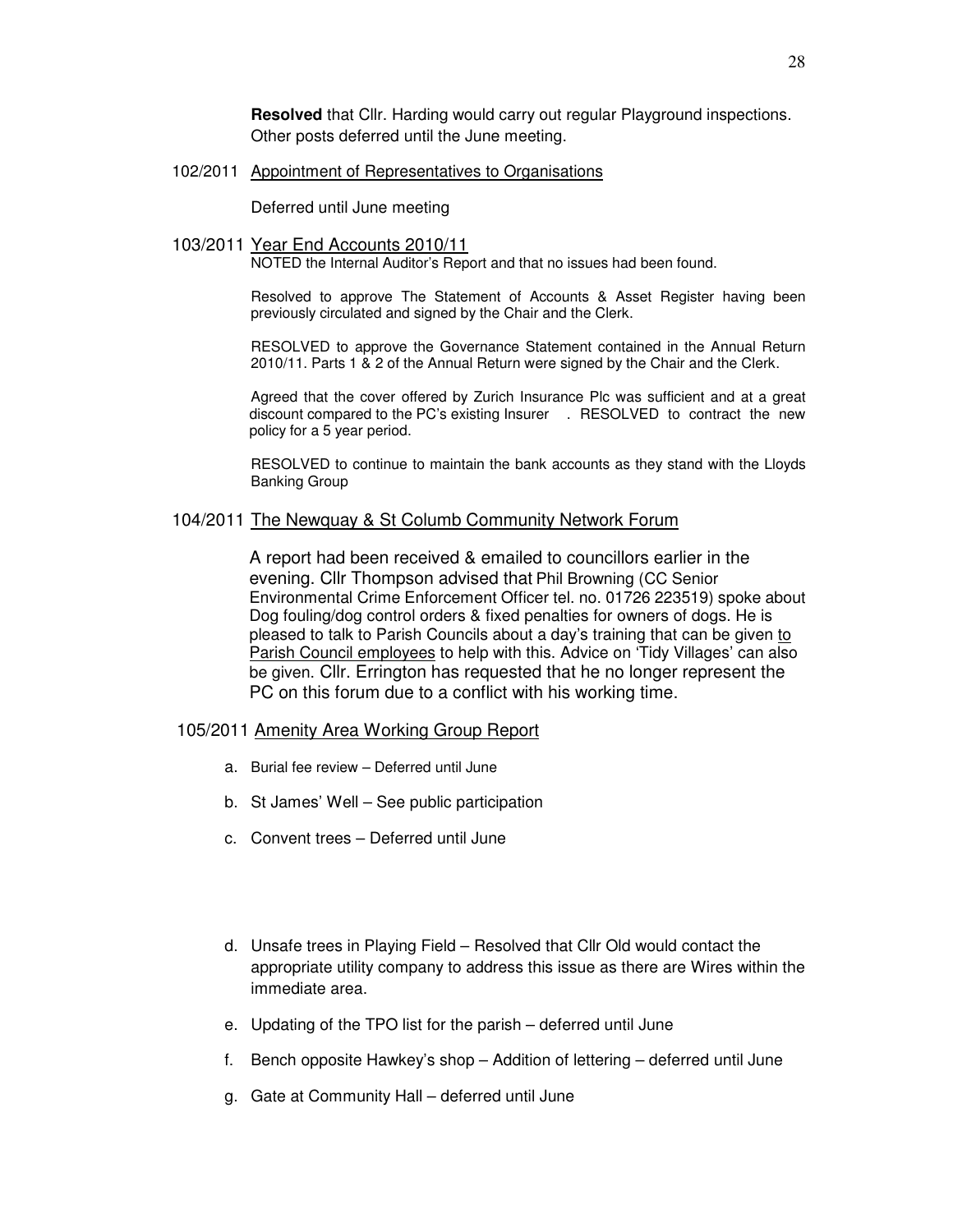### 106/2011Beach & Environment Working Group Report

- a. Business contributions towards beach cleaning Deferred until June
- b. Disabled Access Correspondence Knevitt Consulting Engineers deferred until June
- c. Boulders on beach Jolyon Sharpe (Beach Ranger) & EA to visit beach tomorrow morning.
- d. Dog bin emptying deferred until June

## 107/2011 Transport & Rights of Way Working Group Report

- a. Footpath 7 between Little Acre (Airport Road) & Long Lane- Footpath signs removed. – Deferred until June
- b. Weight restriction in St Mawgan –CC response Deferred until June
- c. Church Lane New gate. See public participation. **Resolved** to write to Cornwall Council for a potential definitive map modification order.
- d. Tredragon Road junction Cllr Errington described the problems of obscure visibility at this junction Resolved to raise this issue with Cllr. Fitter
- e. To raise any issues for the Council's attention None
- 108/2011 Other Reports to receive reports from meetings None

## 109/2011 Accounts

Resolved to pay the following accounts

| T Michell     | Maintenance April               |           | £991.81 |
|---------------|---------------------------------|-----------|---------|
| L Lee         | April salary & expense          |           | £568.25 |
| Jayne Herbert | Annual Webhosting & updates     |           | £170.00 |
| Mrs I Bruster | Fountain caretaking 2010/2011   |           | £ 50.00 |
| W Corbett     | Re-imbursement for work carried |           |         |
|               | out on behalf of the PC         |           |         |
|               | Mr K Snell                      | £378.00   |         |
|               | <b>Materials</b>                | £ 77.68   |         |
|               | Digger Hire                     | £ $50.00$ | £505.68 |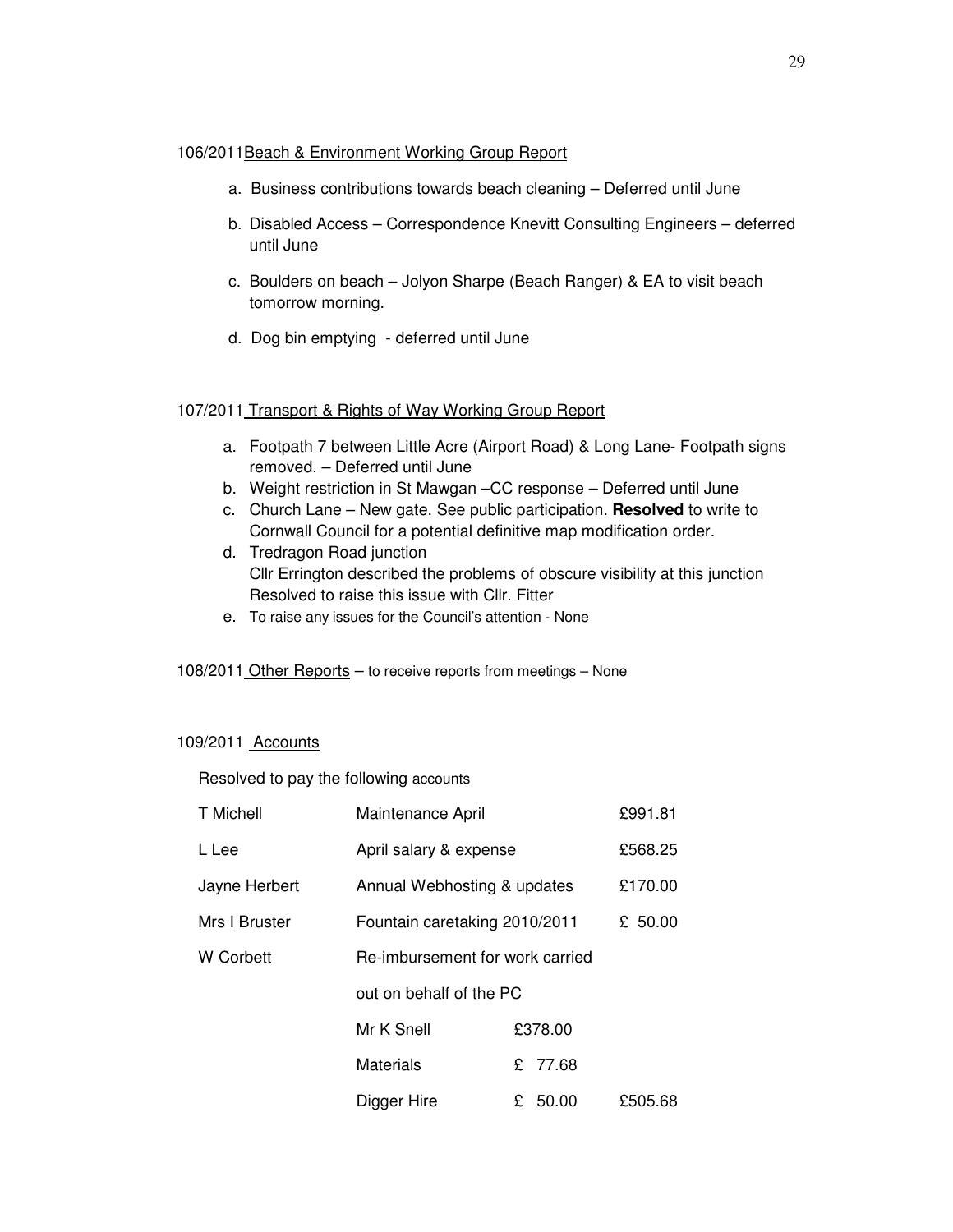| M Farmer  | April Beach Cleaning     | £533.33  |
|-----------|--------------------------|----------|
| K Abraham | Internal Audit 2010/2011 | £125.00  |
| MPVH      | <b>April Hire</b>        | £20.00   |
|           |                          |          |
| Total     |                          | £2964.07 |

## 110/2011 Correspondence for information

- a) EA Provision of weekly bathing water data circulated
- b) Newquay Cornwall Airport Local Development Order Consultation Update circulated
- c) Cornwall Area of Outstanding Natural Beauty May Newsletter circulated
- d) RAF flight information at Newquay Airport

The Chairman read out details received from Cllr Fitter regarding movements at the airport under its agreement with the M.O.D. There had been 3 qualifying flights in February & 16 qualifying flights in March, of which only 2 were jet aircraft.

111/2011 Correspondence - for discussion & decision St Columb Major TC – Invite to Mayor making Ceremony Thursday 26 May at 6.30 p.m. – Chairman's apologies sent.

112/2011 Any Other Business – to advise of agenda items for the next meeting. A lot of items have been held over until June due to length of time taken up by public participation. It was requested that the 'Ball Lane' path be added to the June agenda. It was noted that a Pergola screen was being erected on the walkway at 'Autumn Tints'

The meeting closed at 10.15pm

Date of next meeting – 08 June 2011 at Mawgan Porth Village Hall at 7.30pm

Signed as a true record of the meeting